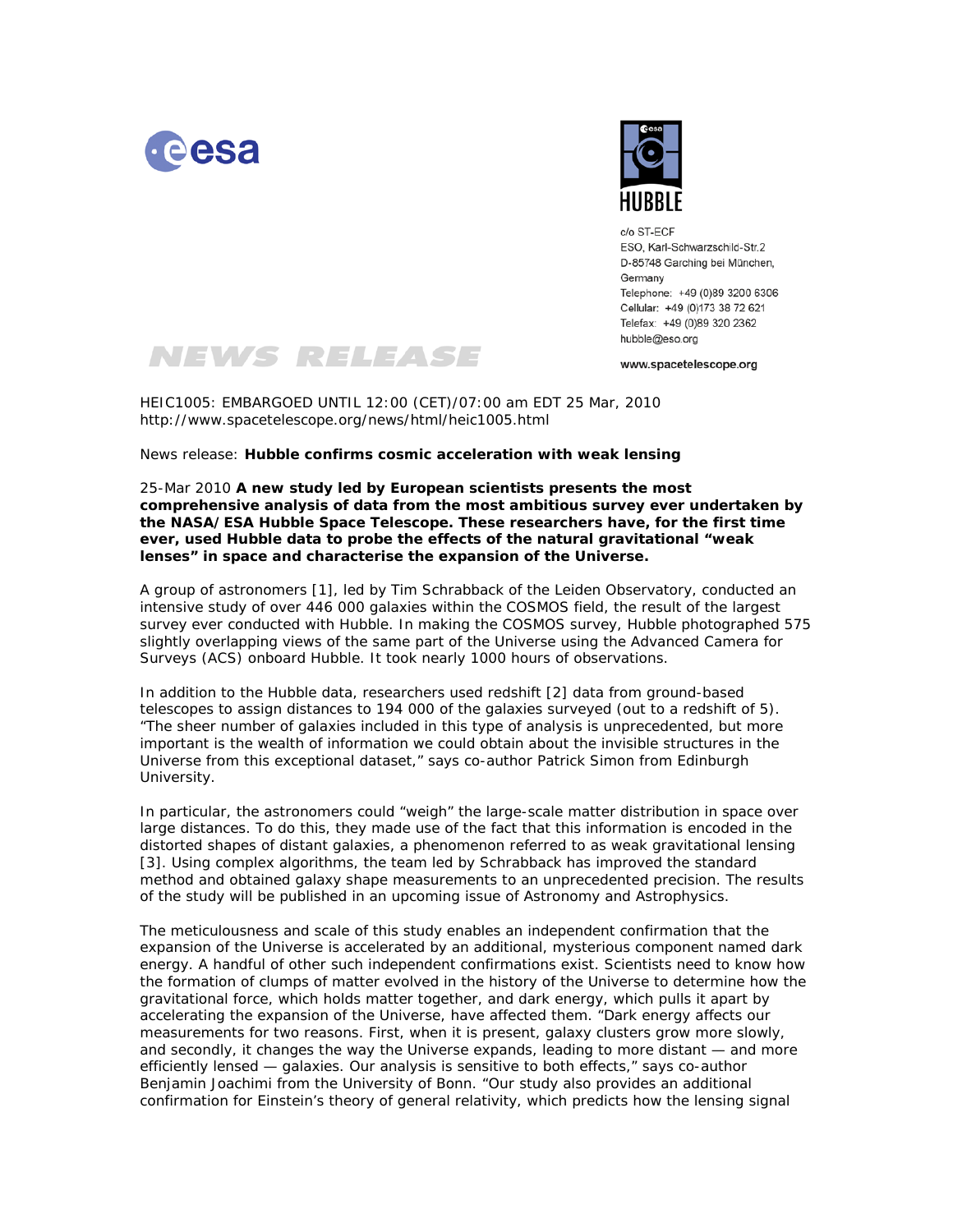*depends on redshift*," adds co-investigator Martin Kilbinger from the Institut d'Astrophysique de Paris and the Excellence Cluster Universe.

The large number of galaxies included in this study, along with information on their redshifts is leading to a clearer map of how, exactly, part of the Universe is laid out; it helps us see its galactic inhabitants and how they are distributed. "*With more accurate information about the distances to the galaxies, we can measure the distribution of the matter between them and us more accurately,*" notes co-investigator Jan Hartlap from the University of Bonn. "*Before, most of the studies were done in 2D, like taking a chest X-ray. Our study is more like a 3D reconstruction of the skeleton from a CT scan. On top of that, we are able to watch the skeleton of dark matter mature from the Universe's youth to the present,*" comments William High from Harvard University, another co-author.

The astronomers specifically chose the COSMOS survey because it is thought to be a representative sample of the Universe. With thorough studies such as the one led by Schrabback, astronomers will one day be able to apply their technique to wider areas of the sky, forming a clearer picture of what is truly out there.

###

## **Notes for editors**

The Hubble Space Telescope is a project of international cooperation between ESA and NASA.

[1] The international team of astronomers in this study was led by Tim Schrabback of the Leiden University. Other collaborators included: J. Hartlap (University of Bonn), B. Joachimi (University of Bonn), M. Kilbinger (IAP), P. Simon (University of Edinburgh), K. Benabed (IAP), M. Bradac (UCDavis), T. Eifler (University of Bonn), T. Erben (University of Bonn), C. Fassnacht (University of California, Davis), F. W. High(Harvard), S. Hilbert (MPA), H. Hildebrandt (Leiden Observatory), H. Hoekstra (Leiden Observatory), K. Kuijken (Leiden Observatory), P. Marshall (KIPAC), Y. Mellier (IAP), E. Morganson (KIPAC), P. Schneider (University of Bonn), E. Semboloni (University of Bonn), L. Van Waerbeke (UBC) and M. Velander (Leiden Observatory).

[2] In astronomy, the redshift denotes the fraction by which the lines in the spectrum of an object are shifted towards longer wavelengths due to the expansion of the Universe. The observed redshift of a remote galaxy provides an estimate of its distance. In this study the researchers used redshift information computed by the COSMOS team, who also obtained the HST data (PI: N. Scoville, http://ukads.nottingham.ac.uk/abs/2007ApJS..172...38S), based on observations from the SUBARU, CFHT, UKIRT, Spitzer, GALEX, NOAO, VLT, and Keck telescopes (http://ukads.nottingham.ac.uk/abs/2009ApJ...690.1236I)..

[3] Weak gravitational lensing: The phenomenon of gravitational lensing is the warping of spacetime by the gravitational field of a concentration of matter, such as a galaxy cluster. When light rays from distant background galaxies pass this matter concentration, their path is bent and the galaxy images are distorted. In the case of weak lensing, these distortions are small, and must be measured statistically. This analysis provides a direct estimate for the strength of the gravitational field, and therefore the mass of the matter concentration. When determining precise shapes of galaxies, astronomers have to deal with three main factors: the intrinsic shape of the galaxy (which is unknown), the gravitational lensing effect they want to measure, and systematic effects caused by the telescope and camera, as well as the atmosphere, in case of ground-based observations.

Image credit: NASA, ESA, P. Simon (University of Bonn) and T. Schrabback (Leiden Observatory)

If you no longer wish to receive these News and Photo Releases, please send an e-mail to distribution@spacetelescope.org with your name.